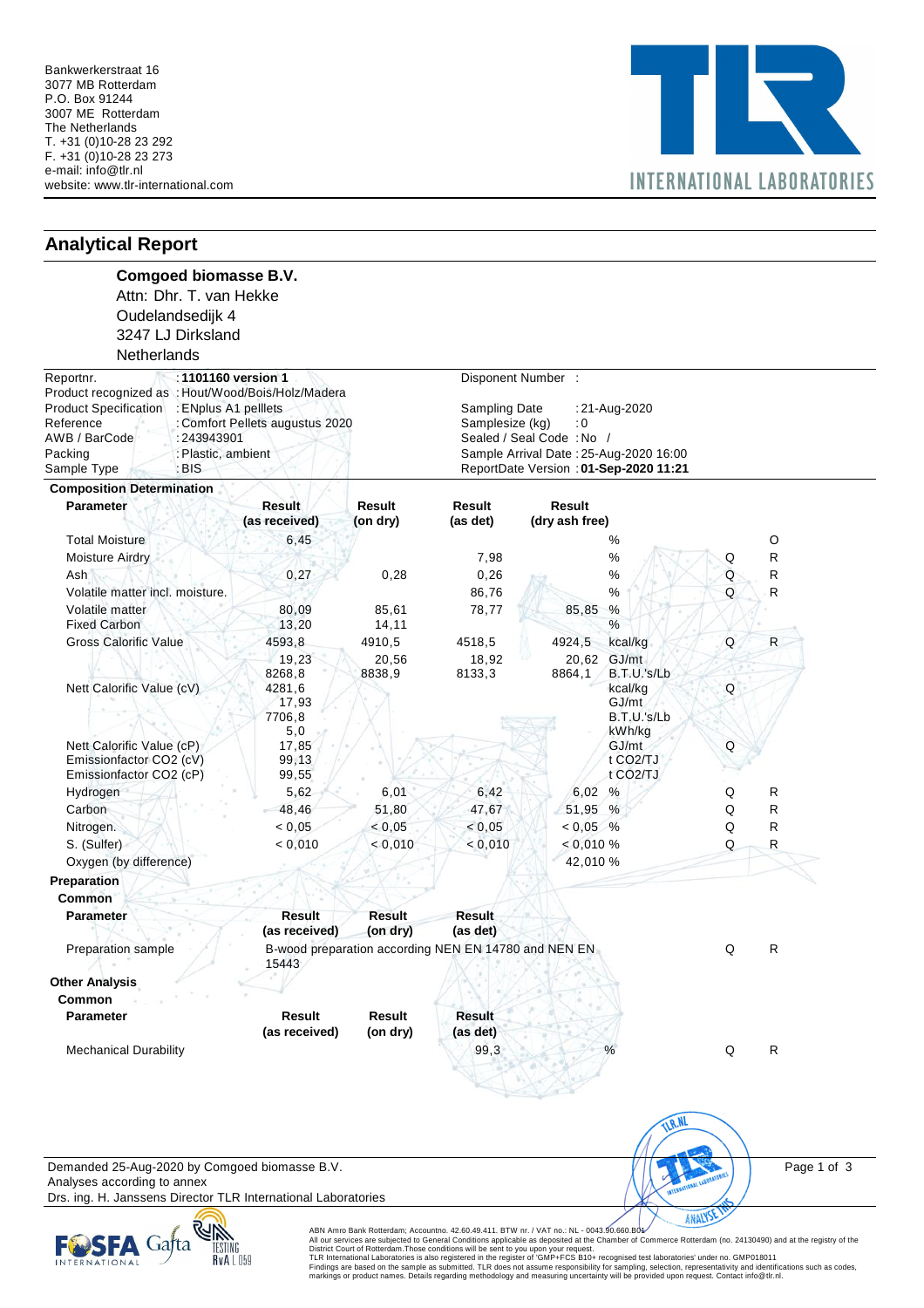

## **Analytical Report**